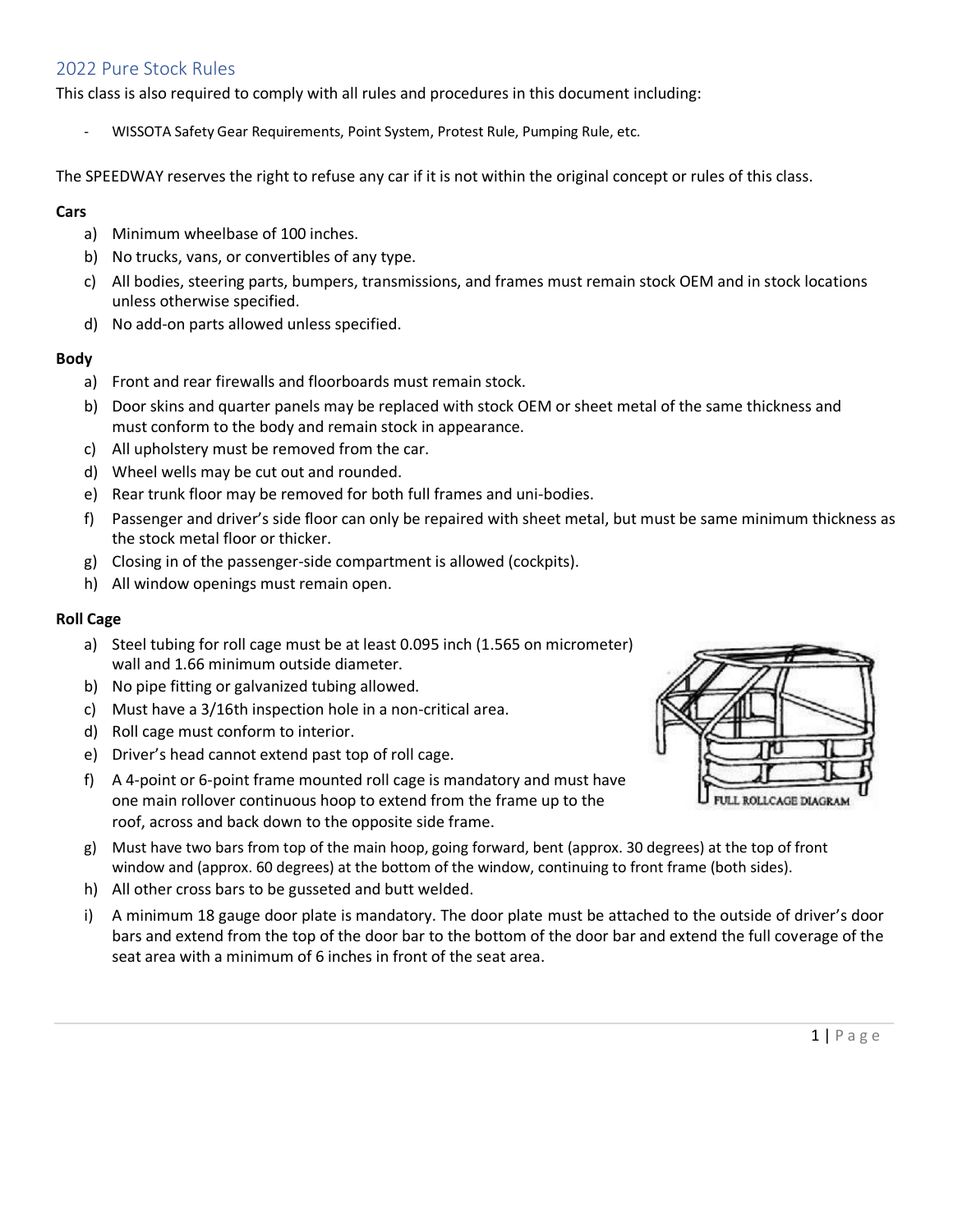- j) Minimum of 3 Torso or Kidney bars made of the same material standards as previously listed, must be welded horizontally and equally spaced between window opening and lower door jam. These bars must be welded to the roll cage with ¼ inch gussets along the inside of the driver's door.
- k) Roof bar, front window bar and front corner posts required.
- l) Must have an Earnhardt bar located in the middle of the *windshield* and be the same thickness and material as the roll cage.
- m) All bars must tie into frame with gussets.
- n) Full size uni-body cars must use a minimum 12-inch x 1/8th inch square floor plate bolted or welded to floor (for roll cage).
- o) Uni-body cars must use a sub-frame connector; minimum 2" x 2" x 0.125 inch square tubing.
- p) Full frame cars may replace rear frame rail from center of diff back with 0.125 square tubing: in stock location.
- q) Any other frame repair must use 0.125 wall metal.
- r) All doors must be bolted, chained, or welded shut.
- s) All cars equipped with a sunroof must cover sunroof opening with a 1/8th inch steel plate.

## **Race Seat**

a) Race seat mounted securely to roll cage at 4 points, bolted only with a minimum of 3/8" bolts.

## **Crash Bars**

- a) No front or rear crash bars.
- b) All bars must remain within the perimeter of the frame (except door bars).
- c) Bars allowed in front of the rad must be flush. 1" tolerance.
- d) No front or rear bars past the end of the frame.
- e) No sharp edges.
- f) No excessive bars.

## **Bumpers**

- a) Front and rear stock bumper mounts may be replaced with a 4-inch or 6-inch 0.125 square tubing mounted at a right angle to frame.
- b) Maximum length is 6 inches: bolted or welded.
- c) No sharp edges.
- d) Racing nose cones may be used with fabricated bumpers.
- e) Fabricated bumpers are to be made from the same round tubing as the roll cage with maximum of two (2) horizontal bars.
- f) Bars must be rounded at ends to avoid piercing though the sides of other cars.
- g) Must be mounted like a stock bumper. (Speedway Motors part number: 910-54721 as reference)
- h) No excessive fabricated bumpers made of square tubing or channel iron.

#### **Windshield**

a) The windshield must be removed and either a heavy gauge screen or a minimum of 4  $\frac{1}{4}$  bars are to be mounted in front of the driver in the windshield opening.

#### **Hood**

- a) There may be a hole in the hood directly above the carburetor.
- b) No hood scoops, but a hood deflector is allowed.

## **Engine**

- a) All engines: 8-cylinder naturally-aspirated engines.
- b) 400ci max.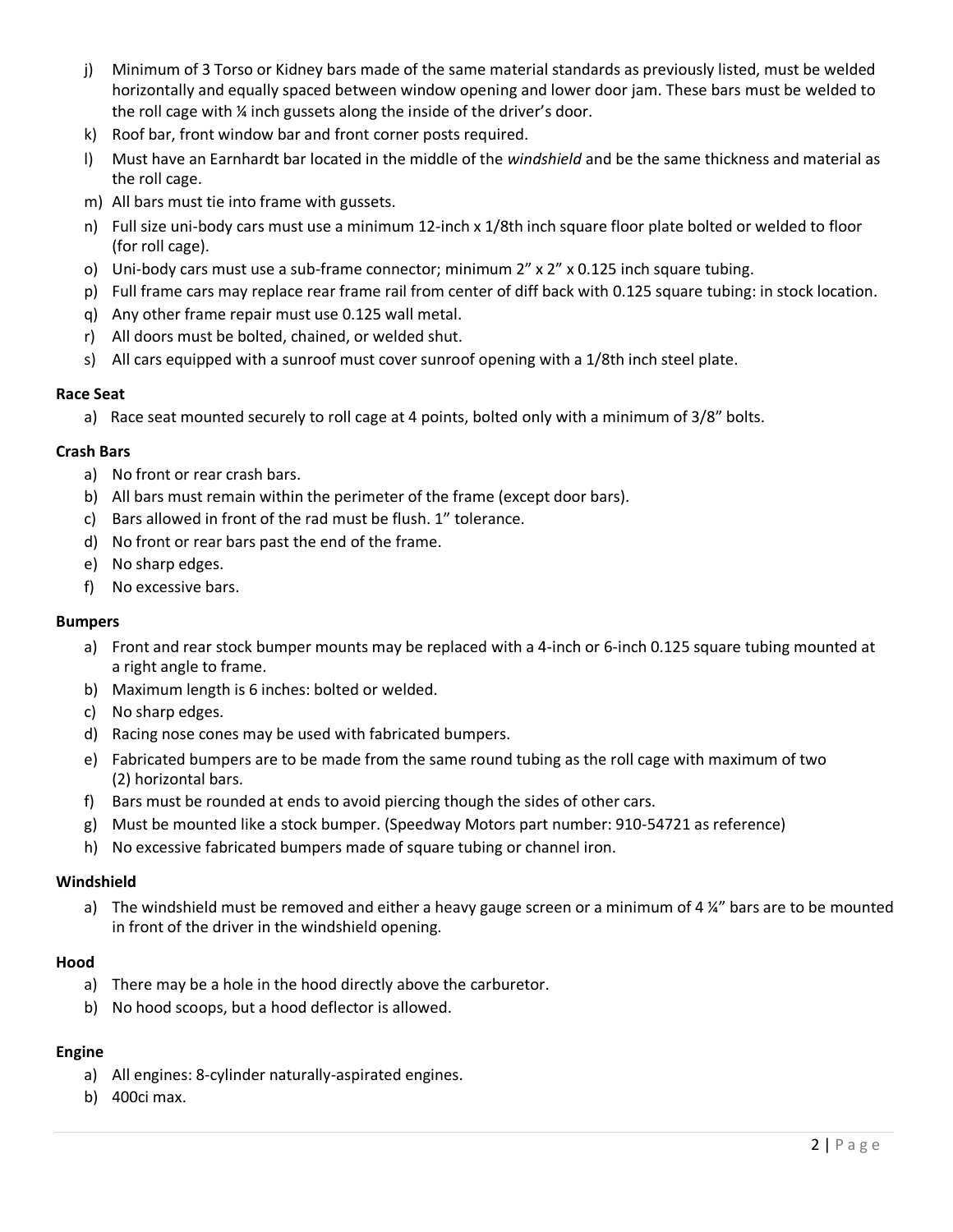- c) Entire engine must remain OEM stock unless otherwise specified. GM 602 CT 350 (Crate) engines allowed. Must clearly display "Crate 602" on either side of the hood.
- d) Only GM motor allowed in GM, Ford in Ford, etc.
- e) No modifications to enhance horsepower.
- f) Air conditioning, alternator, pollution devices, and heater may be removed.
- g) No engine setback allowed. Engine must remain in stock OEM location.
- h) No racing or high performance parts allowed unless specified.
- i) 1¼" carburetor adaptor plate may be used.
- j) Distance from intake to base of carb must not exceed 1¾".
- k) One 2-barrel carb only: OEM for make of motor.
- l) Choke may be removed: no other work allowed.
- m) Holley 4412 or 500 CFM carburetors allowed.
- n) Flat top or dished pistons only.
- o) Pistons cannot go past top of block.
- p) Maximum camshaft lift intake/exhaust is 0.450 inches including stock rocker ratio.
- q) Hydraulic cams only.
- r) No roller rocker/lifters.
- s) Aluminum intakes allowed:
	- a. Weiand GM 7547, Ford 7515-8023-7516, Dodge 8022
	- b. Edelbrock GM 2701, Ford 7121-7181-7183, Dodge 2176
- t) Cast iron exhaust manifolds or Hooker header part number 7543HKR and 2466HKR is allowed. No stainless, no ceramic, no merge collector, no X-pipes, no 2-into-1, and no heat tape. May remove three-bolt flange. Must have a manufactured muffler and a turn down on each exhaust pipe. Must have a 3" exhaust pipe and must exit from engine compartment and under the car. Minimum of 18" and maximum of 24" length of exhaust pipe including the muffler, pipe and turn down. Length measurement is measured from the weld on the 3" collector from the factory spec header to the end of the completed exhaust pipe.
- u) No center dumps or factory tuned manifold.
- v) No LT1 manifolds.
- w) Stock- type ignition system for that make of car.
- x) No performance ignition parts. Must remain stock for make of engine. Max overbore 0.060. Max 9.5 compression.
- y) Oil pan must have inspection hole that can be accessed and removed at the track.
- z) Cooling System: Belt-drive water pumps only. Any radiator in stock location. Mechanical fans only. No electric cooling fans allowed.
- aa) Small Block Chevrolet: 327ci + must use a cylinder head with a minimum of 72cc, 1-cc tolerance. No centre hole (valve cover) heads (e.g., Vortec).
- bb) Small Block Ford: 351ci+ must use a cylinder head with a minimum of 60cc. 1-cc tolerance. No Boss heads.
- cc) Small Block Chrysler: 360ci + use a cylinder head with a minimum of 72cc, 1-cc tolerance. No magnum heads.
- dd) No Vortec heads allowed except 602 Crate.

## **Transmission**

- a) Stock-type automatic transmissions only: GM with GM; Ford with Ford, Chrysler with Chrysler.
- b) No standard transmissions allowed.
- c) No power glides allowed.
- d) No in-and-out transmissions allowed.
- e) Stock-type torque converters only, with a minimum of 10" in diameter.
- f) Car must be able to idle in gear (1000 RPM or less).
- g) No torque converter lock-ups.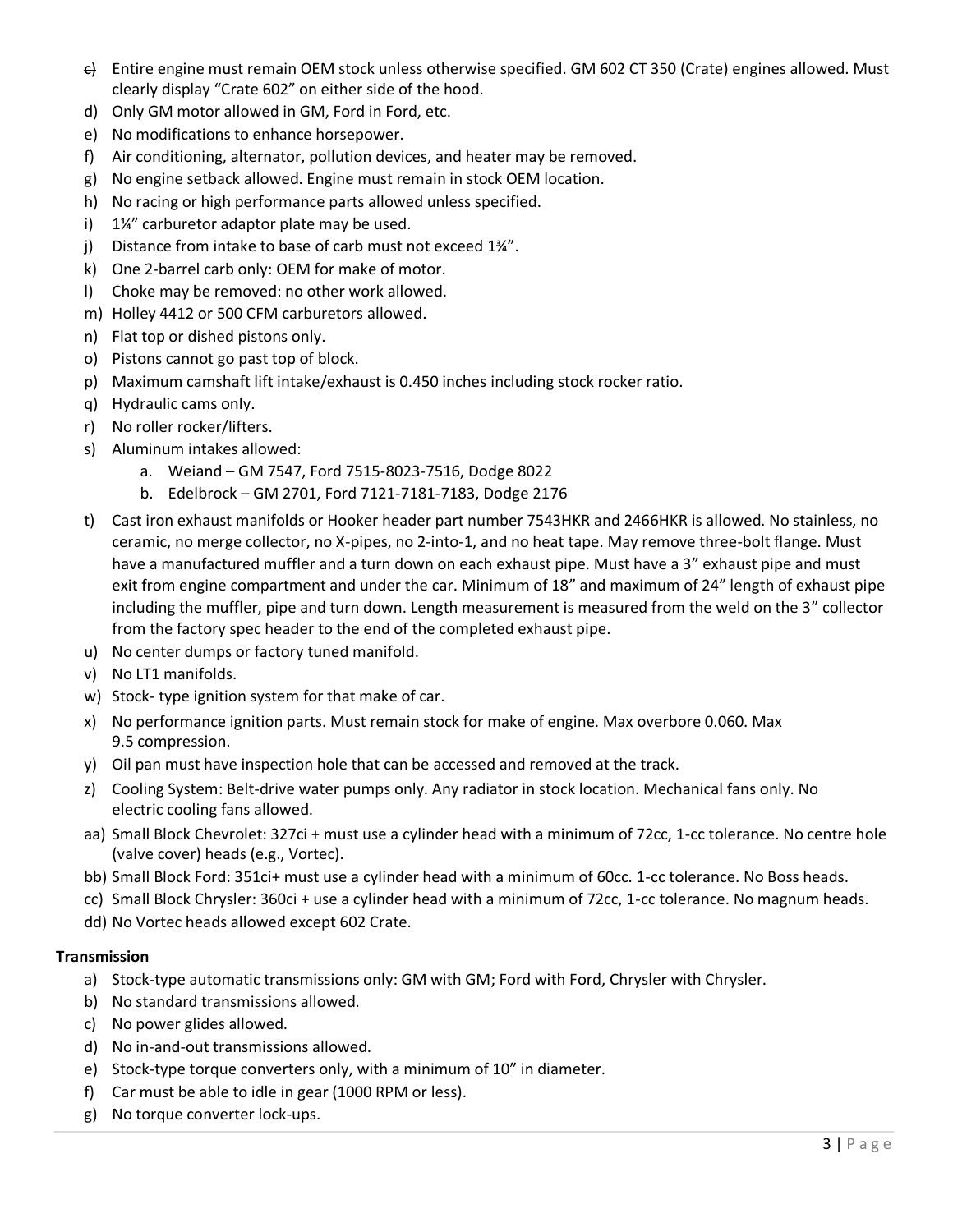- h) All ranges must work (e.g., Park, Reverse, Drive, 2nd, 1st).
- i) Any size transmission cooler allowed.
- j) Cooler must be mounted away from driver as to not spray on driver if ruptured.

## **Differential**

- a. Stock passenger rear-ends only. GM with GM, Ford with Ford, Chrysler with Chrysler.
- b. No moving mounts to fit.
- c. Differentials may be locked or welded.
- d. OEM for that make of the car.
- e. Any stock gear ratio allowed for make of vehicle.
- f. No traction control devices.
- g. If not a factory/stock part that came with the differential for the make and model of the car
- h. After-market C-clip eliminators are not allowed.
- i. Ford 9" rear axle/rear-end (or any make or model) is allowed.

#### **Drive Shaft**

- a. Must be painted white and have a front continuous loop around the drive shaft within 6 inches of the front universal joint.
- b. Loop must be made out of steel at least ¼ inches thick by 2 inches wide.
- c. No chains.

## **Battery**

- a. Mandatory approved shut off/disconnect in reach of the driver.
- b. Battery must be either mounted in front passenger floor area or trunk area in a marine battery case only and securely mounted with a hold-down strap (e.g., seat belt).

## **Steering Column**

- a. Steering column must be collapsible.
- b. After-market steering columns are allowed, but must have a slip-joint or a double U-joint.
- c. No solid shafts allowed.
- d. Quick-disconnect steering wheels are allowed.

## **Shocks**

- a. Only one (1) shock per wheel stock mounted in stock location.
- b. No coil-overs allowed.
- c. No adjustable shocks.

## **Suspension**

a) OEM upper control arms may be replaced using aftermarket tubular upper A-frame (steel or aluminum cross shaft allowed)

## **Fuel System**

- a. Pump gasoline only; no racing fuel. Maximum 10% ethanol enriched. No nitro, alcohol, or additives allowed.
- b. Fuel cells are mandatory.
- c. Mechanical fuel pumps only, no electric fuel pumps allowed.
- d. Max 3/8th inch steel fuel line recommended inside the car.
- e. No excessive fuel line or size.
- f. No filler spots on fuel tanks.